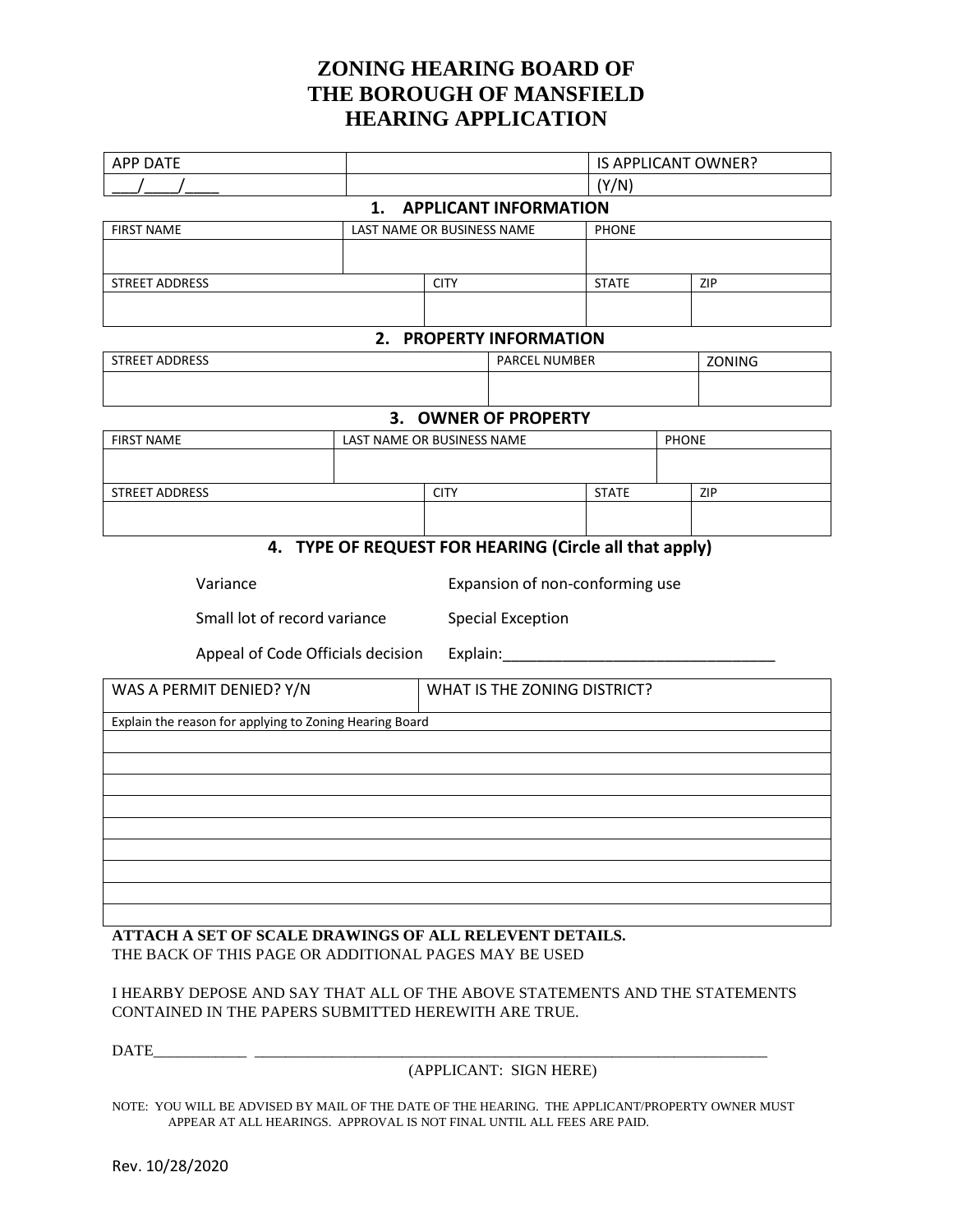## SITE PLAN

**SCALE=\_\_\_\_\_\_\_\_\_\_\_\_\_\_\_\_\_\_=\_\_\_\_\_\_\_\_\_\_\_\_\_\_\_\_\_\_\_ FEET**